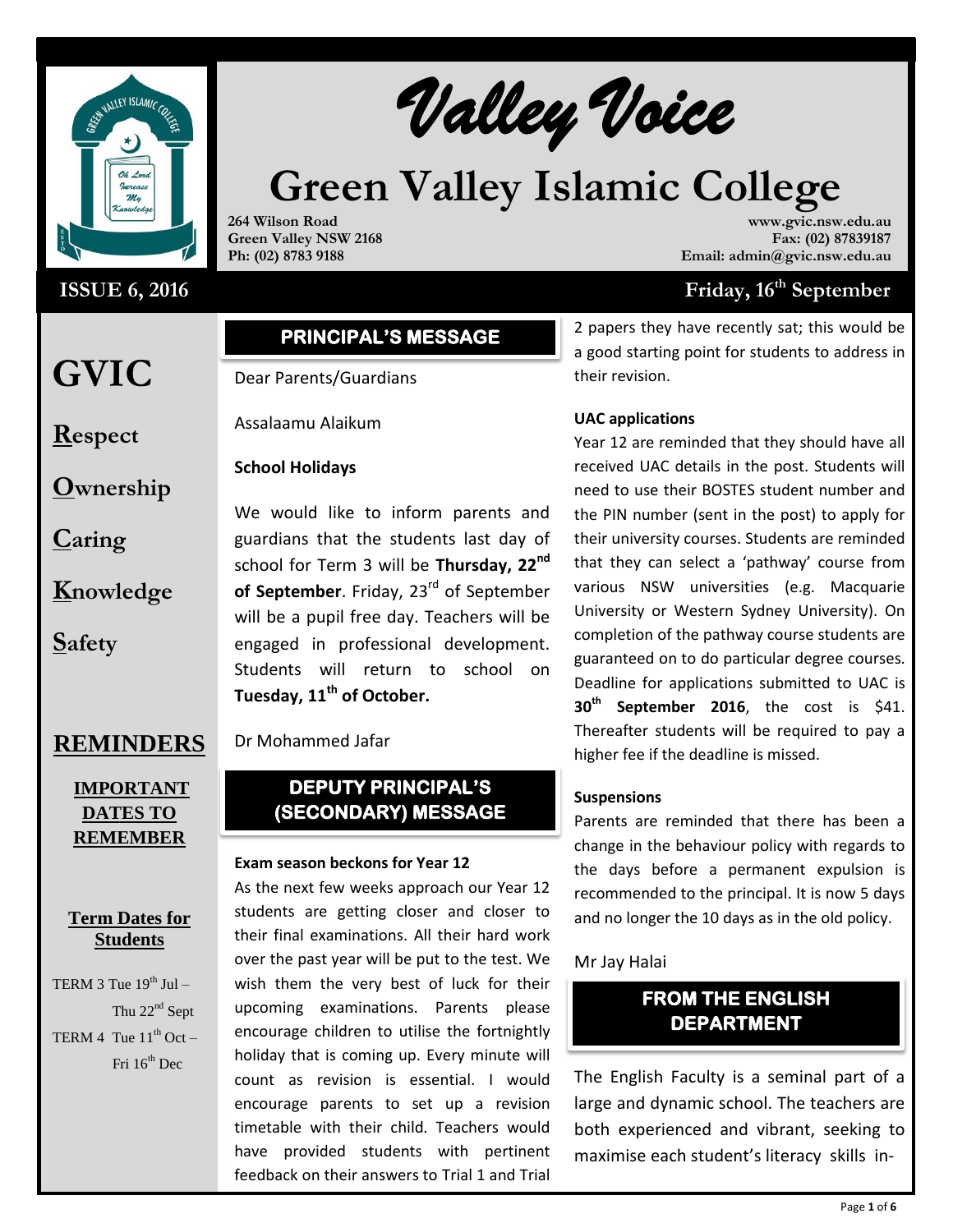order for each student to reach their potential. Hence this term, the English faculty organised a range of activities to hone the English language skills. *Learning grammar in context and polishing our spelling skills has never been more engaging!*  Students across Years 7, 8, 9 and 10 have been introduced to an innovative online program - Word Flyers to refine their English language skills.

Tuesday,  $30<sup>th</sup>$  of August was an eventful day for the students at GVIC as the English faculty marked Literacy Day. The day was celebrated with much pomp and splendour with activities such as Character Parade, Spelling Bee and presentation of awards to students excelling, participating and doing well in English.

The Premier's Reading Challenge closed on the 19<sup>th</sup> of August. We have had an enthusiastic response to the challenge this year with all junior classes involved in a wide reading program. Students are to continue reading as there are numerous ways reading benefits you. *"The more that you read, the more things you will know. The more that you learn the more places you'll go."* ― Dr. Seuss, I Can Read With My Eyes Shut!

Ms Devi English Department

# **WELFARE REPORT**

#### **Social Media**

Social media such as Instagram, Twitter, Facebook, Snapchat and many more are proving to cause many problematic issues that have broken friendships and ruined families. Adults can get fired from their jobs and hurt their careers for clumsy social media posts and students can also have unwanted consequences in a moment of carelessness. Privacy settings give users a false sense of security. Social media is never private.

Once something is on the web, anyone can screenshot and share it. I strongly recommend students to avoid social media as much as possible as messages and images that have been sent have been misunderstood and as a result have caused many problems. Parents need to be mindful and aware of their children's electronic device use and must monitor it as much as possible.

#### **Weapons**

No form of weapon is allowed at school and will result in disciplinary actions and the police may be involved.

#### **Aerosols**

Sprays and perfume are not allowed at school as many of them are known to cause asthma attacks in some people with asthma. Asthma is a serious respiratory condition that causes difficulty breathing and can cause death. Asthma sufferers must ensure their relievers and preventers (puffers) are with them at all times. Roll-on antiperspirant is the ideal alternative to sprays. Any sprays or perfume at school will be confiscated and may be collected at the end of the year.

Ms Chouman and Mr Shiraz Welfare Coordinators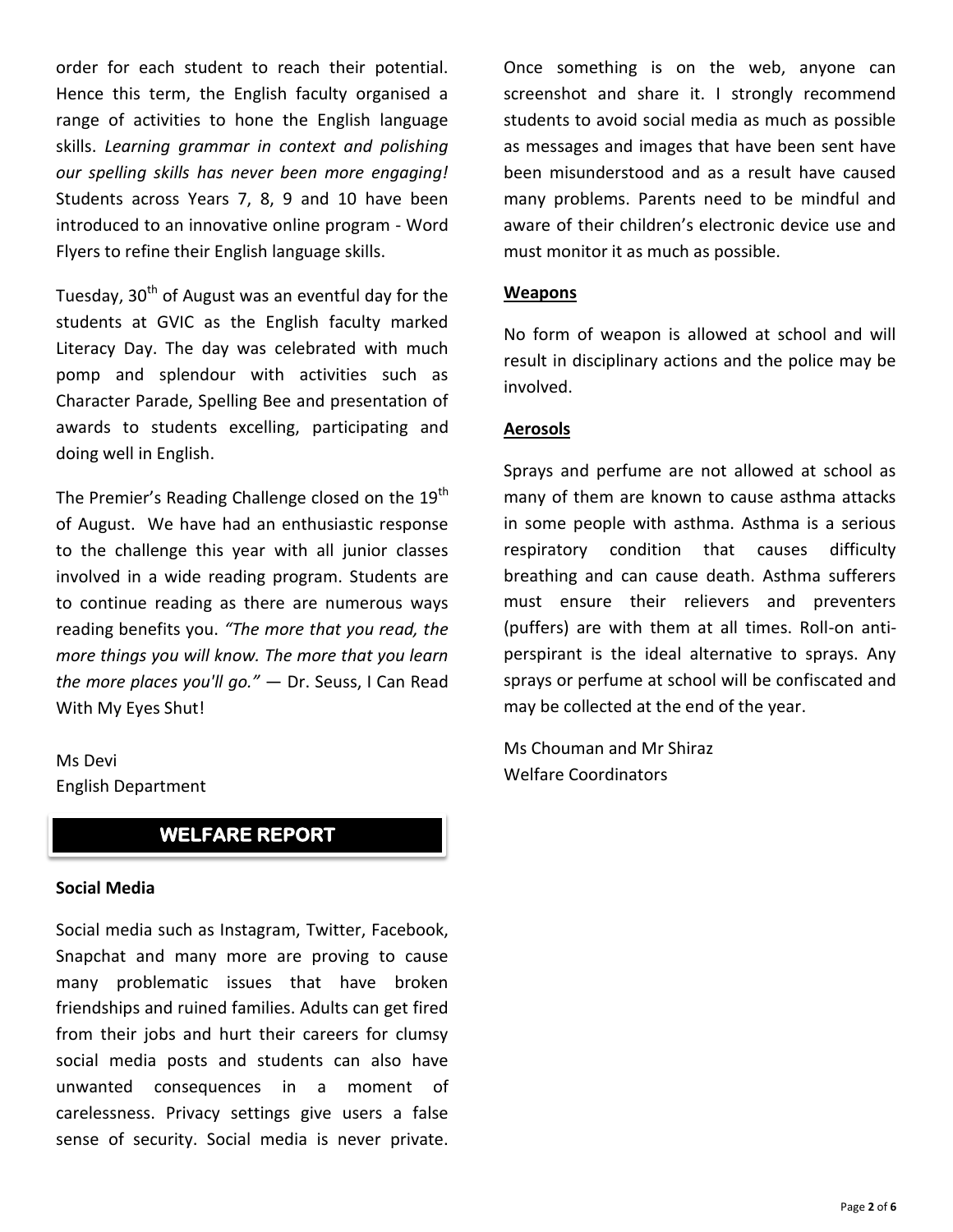# **BEHAVIOUR MANAGEMENT POLICY FLOW DIAGRAM Stages**

This is a reminder of the new discipline policy that was explained to all students recently.

Stage 1: Verbal warning + behaviour noted in students' diary and Sentral.

Stage 2: Reconnection Meeting (lunch by subject teacher) + behaviour noted in students' Diary & Sentral *Reconnection Meeting In-School Report for student to complete.*

l

# Л

Stage 3: Reconnection Meeting (lunch by subject coordinator) + behaviour noted in students' Diary & Sentral

# ┸

*+teacher issues a Reconnection Meeting In-School Report for student to complete.*

Stage 4: Behaviour card A and counselling (to be issued by the Welfare Coordinators). If the student achieves a 'Poor' at least twice then they will move to the next stage.

# J

Stage 5: Reconnection Meetings (lunch by welfare coordinator) + behaviour noted in students' Diary & Sentral

# ↓

Stage 6: Parent notification by welfare coordinator + Reconnection Meeting (after-school) + behaviour noted in student's diary and Sentral

Stage 7: Behaviour card B and counselling (to be issued by the Welfare Coordinators). If a student achieves a "Poor" at least twice then will move to the next stage

# J

Stage 8: Parent meeting + Suspension (in- school/home) + Progress Report Card (1 - 2 weeks) + behaviour noted in student's diary and Sentral. If student is placed on a second suspension then they will meet with the Deputy Principal.

# $\mathbf{I}$

A cumulative of 5 suspension days will result in an expulsion (in the past 12 months)

Stage 9: Recommendations for Expulsion by the Principal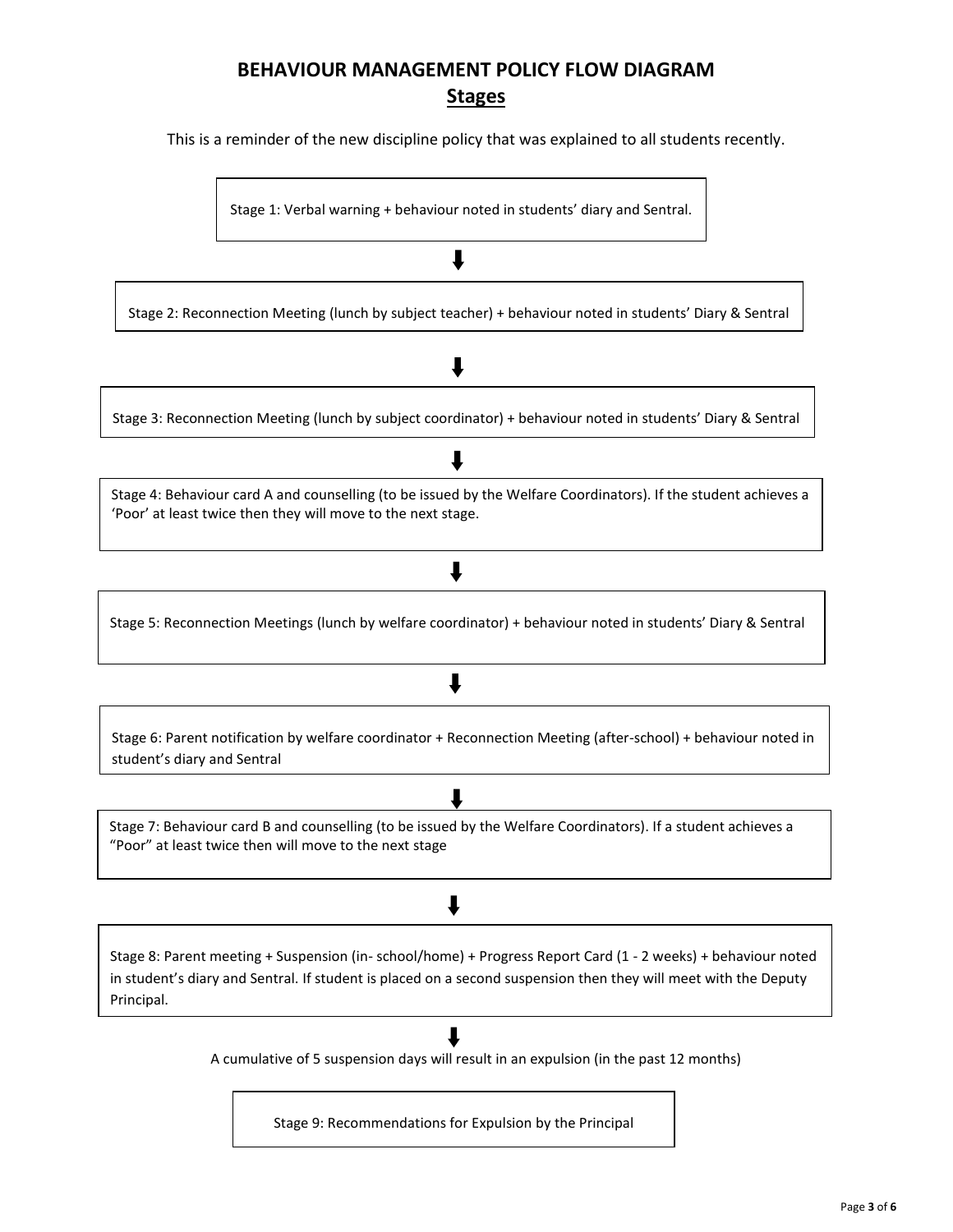# **DEPUTY PRINCIPAL'S (PRIMARY) HIGHLIGHTS**

#### Assalaamu Alaikum

On behalf of the Primary staff, I would like to thank the parents who have inculcated outstanding manners in their children as most of them are demonstrating appropriate behaviour and have been following our key social skills, namely ROCKS – respect, ownership (responsibility), caring, knowledge and safety. Parents are also requested to use the school diary as a means of communication or contact the school office if they have concerns related to their child. Parents are strongly advised that as per Child Protection Policy, please do NOT communicate with children other than your own, on the school grounds. Please do not breach this rule as every child has a right to have access to a safe and supportive environment.

## **NAPLAN Results**

We would like to acknowledge the effort of parents, all the staff involved (including support and teacher aides) and students of Years 3 and 5 as the NAPLAN results for 2016 are very impressive. We would also like to thank everyone involved in improving the results as a tremendous amount of effort had been put in for such a record. The results were as follows, in comparison to the state national average:

| <b>Summary of 2016 NAPLAN Results for GVIC (Primary)</b> |                                                       |         |         |             |          |
|----------------------------------------------------------|-------------------------------------------------------|---------|---------|-------------|----------|
|                                                          | Numeracy                                              | Writing | Reading | Grammar&    | Spelling |
|                                                          |                                                       |         |         | Punctuation |          |
| Yr 5                                                     | Above national average in all strands                 |         |         |             |          |
| Yr <sub>3</sub>                                          | Above national average in all strands, except Reading |         |         |             |          |
|                                                          |                                                       |         |         |             |          |

# **Parents' Workshop**

To acknowledge the effort of parents and to guide them to support their own children in a more structured manner, a workshop for parents was held on the  $25<sup>th</sup>$  of August. The focus was on how to help students with Maths at home. Parents had

access to presentations on areas such as application of Mathematical concepts, misconceptions in Mathematics and demonstration on how to use e-resources such as Mathletics. Parents participated in rotational concept based hands on activities that can be replicated at home using improvised materials. In future we are planning on another workshop based on developing students' comprehension skills.



## **Inter-schools Public Speaking Competition**

On the  $31<sup>st</sup>$  of August our school hosted Interschools Public Speaking Competition with Amity College, Unity Grammar and Malek Fahd Islamic School. Students from our school presented themselves with confidence and spoke in an articulate manner. We are thrilled to inform the parents that our school was allocated the **first position** equal with Malek Fahd Islamic School. We thank Ms Zaynab El Kassir and all the staff involved in making this a memorable event.

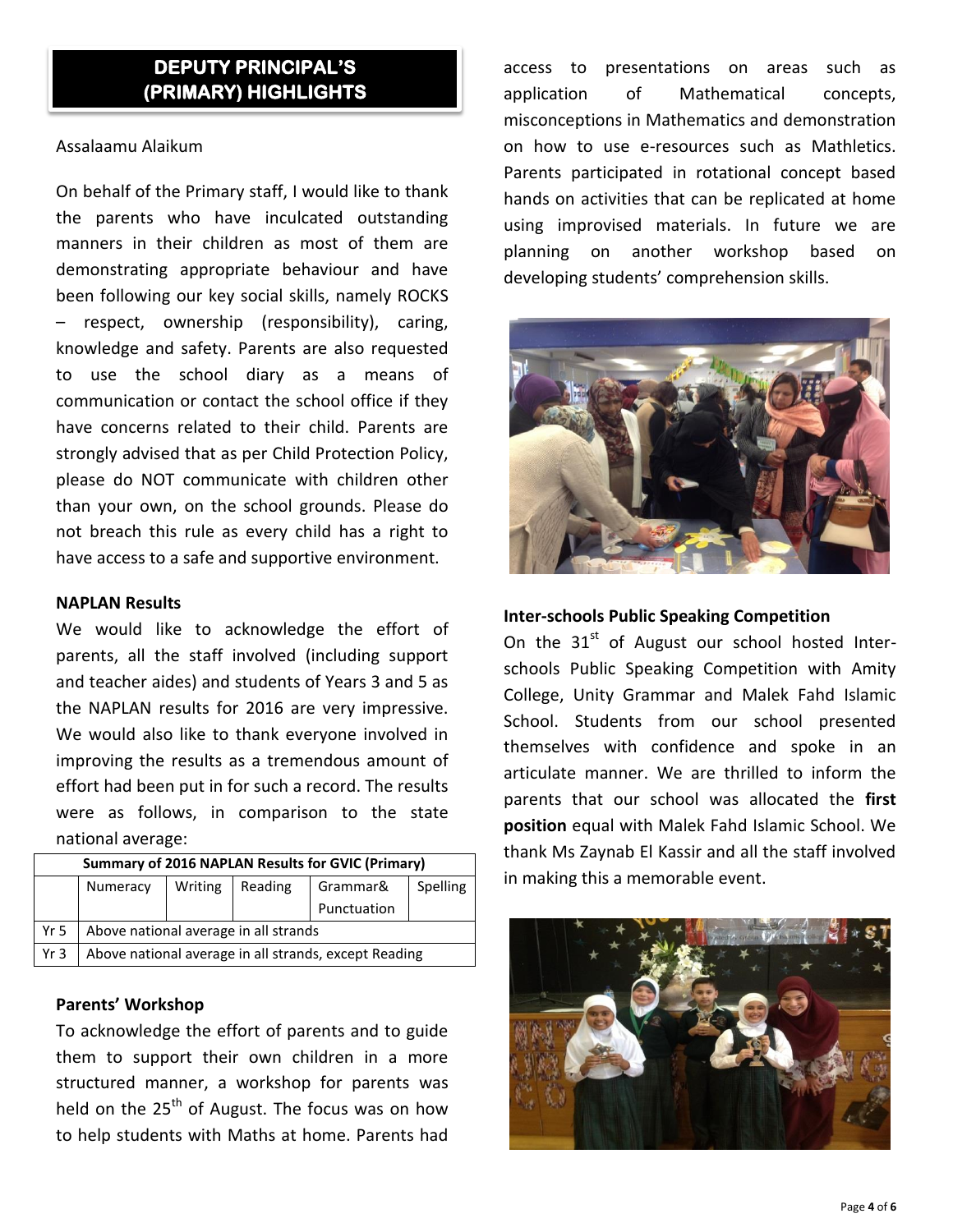#### **Science Week**

Students participated in a fantastic Science incursion that allowed them to conduct experiments and explore many concepts in a practical manner. The school hall was filled with applauds of excitement as students observed the show and developed their understanding of Science. Thank you, Ms Prasad and Science Committee for giving students the opportunity to discover knowledge in a meaningful way.



#### **Numeracy Week Celebrations**

As part of Numeracy Week celebrations, students engaged in problem solving via a road show with Professor Maths. The hands on approach enhanced their understanding of concepts and students were highly motivated by the strategies and resources used for the show. The props as well as working with students across the stream added another dimension of enjoyment for the students.



#### **Mathletics for 2017**

The school is pleased to inform the parents that despite the increase in the cost of subscription for 2017 Mathletics, the school has a contract with Mathletics team for the next three years. For each child the school will pay more than half the amount therefore each child will be required to pay only \$15.00 next year. Permission notes will be sent to parents early next year. We would also like to remind parents that Mathletics works as an online tutor for your child with a one off payment of \$15.00; therefore we strongly recommend that parents take advantage of this opportunity. Since last year our Year 3 students have improved remarkably in Maths with results above state average in NAPLAN for the last two consecutive years. The credit goes to explicit teaching by the teachers, supplemented by Mathletics and support from parents, resulting in vigorous efforts from students.

#### **After School Support Classes**

Parents are reminded that the above classes will continue as usual from 3:30 – 4:30pm on Tuesdays for the rest of the term. Please also note that classes for Term 4 After School Support will commence on Tuesday,  $18<sup>th</sup>$  of October (Week 2 of Term 4) and the last lesson will be on the  $6<sup>th</sup>$  of December (Week 9 of Term 4). Parents are encouraged to take advantage of this free tuition and work in partnership with teachers as we move forward for academic progress.

#### **Kindergarten Orientation Day**

It was wonderful to welcome our pre-kindergarten students on Saturday  $30<sup>th</sup>$  July as they sat for probably their first test. Most of them were confident and superbly completed their assessment with good scores. The school would like to thank the parents, especially ones of students with siblings as we have noted that parents have acknowledged that regardless of